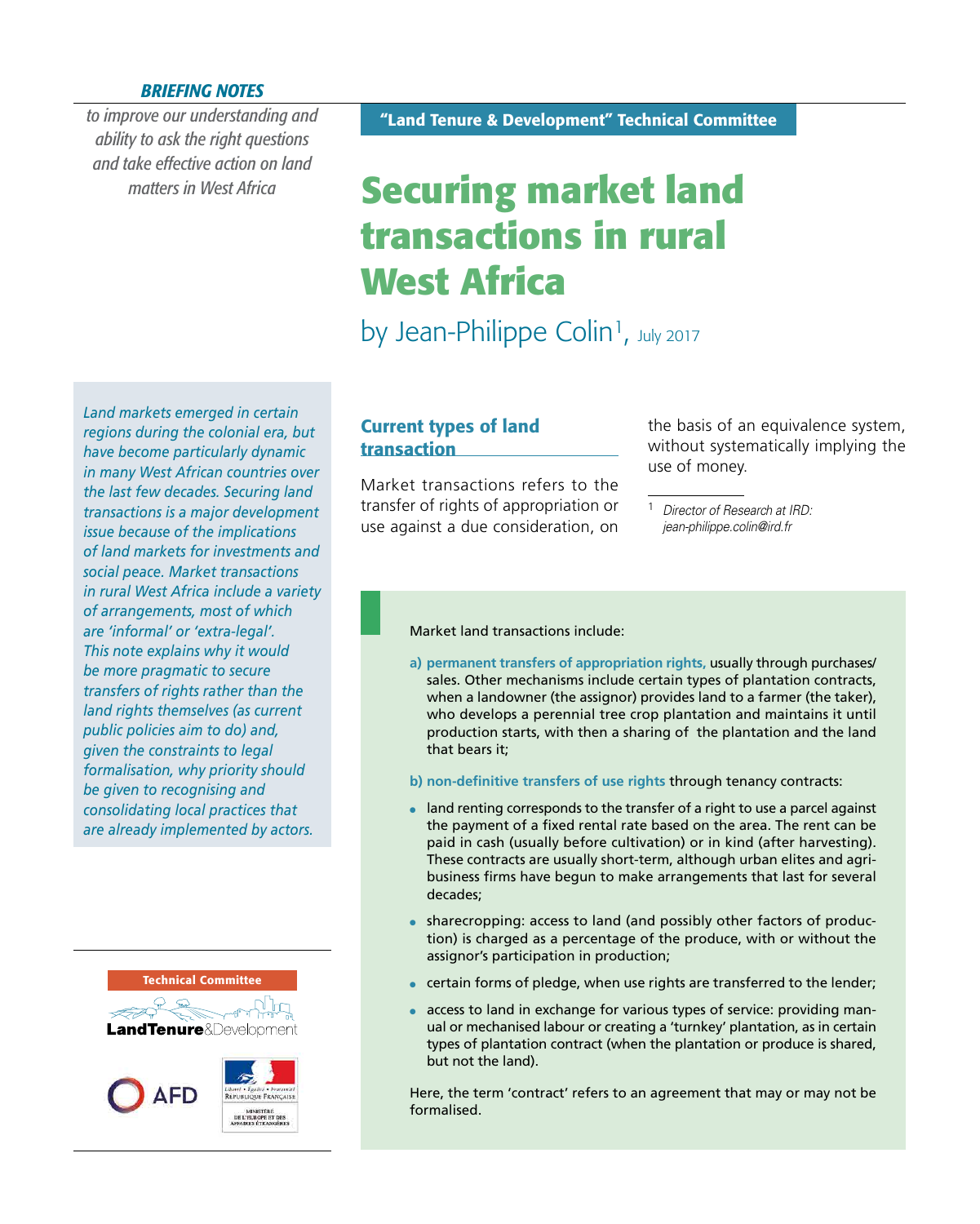### Tensions and conflicts over market land transactions

Conflicts over land transactions can take various forms:

**a) The assignor's rights and ability to transfer them are contested.** The assignor's right to the property may be challenged by someone outside the family (during boundary disputes, or when indigenous actors who have granted incomers access to land deny them and their descendants the right to sell the land) or by family members (if the assignor has transferred inherited family land and other members of the family challenge the legitimacy of the assignment).

**b) Disputes over the type or terms of the transaction, rather than its existence.** This can be the case when the rights transferred through a 'sale' remain largely unspecified, opening the transaction to divergent interpretations: Was it a sale of land or a longterm assignment of use rights?

**c) Non-compliance with contractual commitments:** With leases, this includes failure to pay rent on time or return the parcel to its owner on time; with sharecropping, there may be disputes over the distribution of produce. Other cases involve acquirers from urban elites not fulfilling their promises to contribute to the development of the village or community.

**d) Tensions and conflicts caused by openly fraudulent practices,** such as assigning the same parcel to different takers, or transferring a parcel to which the assignor has no rights.

On the whole, tenancy contracts seem to generate few conflicts, as they usually involve actors who know each other and are agreed for a short period in an explicit contractual framework.

Land sales currently cause the most problems in terms of securing market transactions.

## More or less effective local practices to secure transactions

Actors use various strategies to secure land transactions and reduce the risk of disputes over property rights or compliance with contractual commitments:

**a) Clauses in the contract to forestall problems:** these include asking for the payment of the rent at the start of the contract (to avoid defaults at the end of the cycle) and restrictions on the tenant's use rights, such as a ban on planting trees (to avoid the tenant making subsequent claims to ownership), etc.

**b) Visible signs of possession:** installing signs, markers or fences, making concrete investments in the land (plantations), employing guardians.

**c) Mobilizing or building social capital:** this entails concluding a contract with 'trustworthy' actors, using networks to determine whether a potential partner is reliable, involving witnesses, or behaving like a 'good stranger' if the taker is not a local.

**d) Extra-legal 'local formalisation' of the agreement** through written documents, ranging from rough handwritten scraps of paper to typewritten or computerised contracts. Village authorities may be involved in local formalization ('endorsing' the document), or through a procedure they enacted. Local administrations are also frequently involved in local securing procedures through the legalization of the signatures carried on the document. Even if this does not give legal

value to the content of the transaction, it gives weight to the act. The involvement of these administrations sometimes goes further, such as when they propose models of contracts .or produce administrative documents (plantation certificates, etc.). Although those practices have no legal force, the documents issued may be taken into consideration by a judge and could help the acquirers get their rights recognised if the dispute goes to court.

## Uncertain outcomes of policies to legally register rights

Some conflicts over land transactions stem from uncertainty about the assignor's rights to the parcel concerned, rather than the contract itself.

The great majority of rural land transactions in West Africa involve property rights that are not legally recognised. Many conflicts over transfers of rights would be resolved if the assignors' rights were formally recognised, and various countries have accordingly adopted policies to formalise rights and make registering individual or family rights to land parcels a pre-condition for registering transfers of these rights. But in reality, access to mechanisms for formalising customary rights is still very limited in many countries, and will probably stay this way for a long time given the organisation and resources required, the cumbersome procedures involved, the costs incurred by applicants and potential bottlenecks in the certification/titling process (especially during the identification of rights and rights holders).

One alternative in these conditions would be to register transfers of rights. Although this type of mechanism is often regarded as less legally robust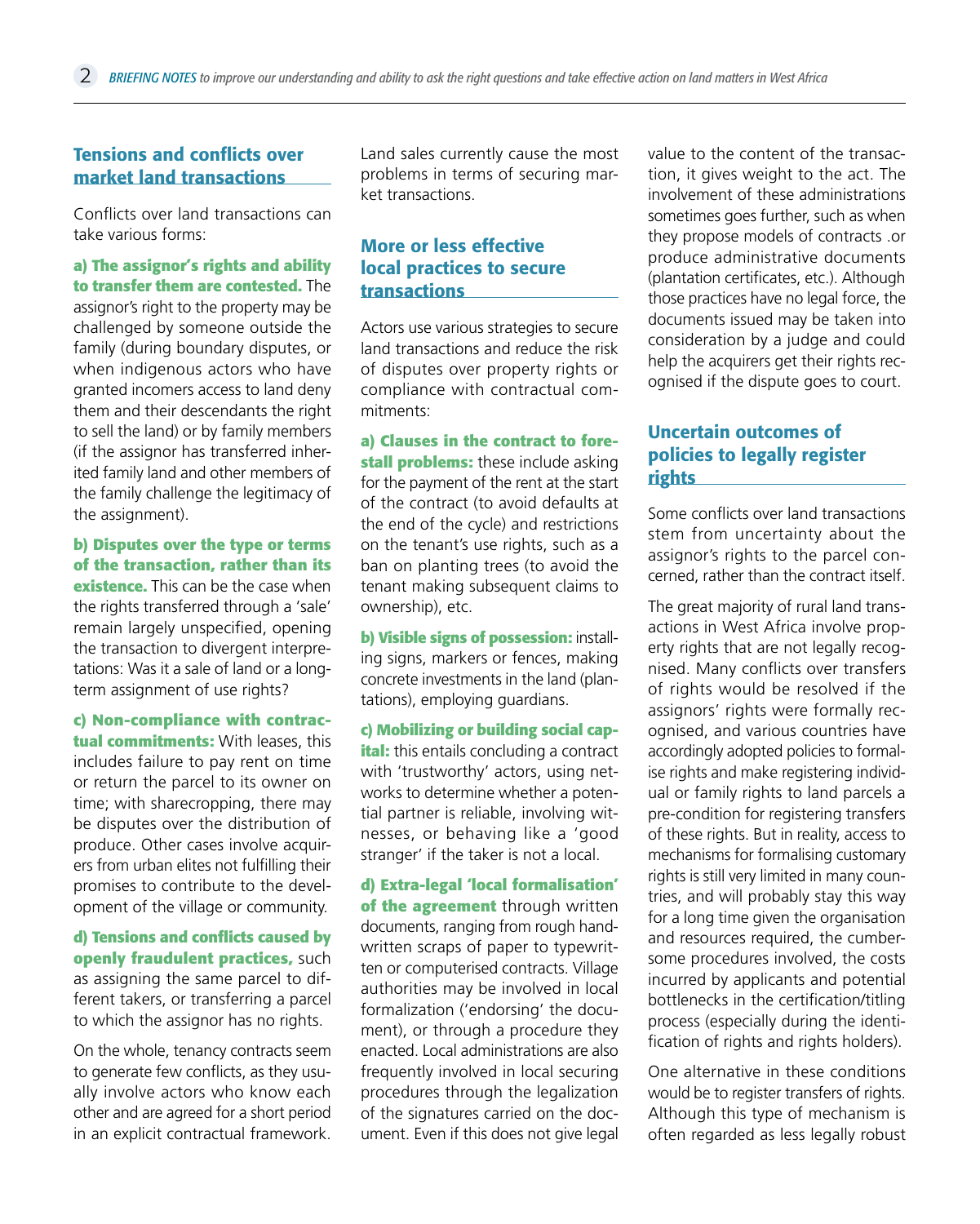than registering the rights themselves, formalising and registering transfers in contexts where most tenure insecurity arises from land transactions could be the most pragmatic and effective way of tackling this problem and contributing to social peace.

# Some principles for flexible mechanisms for formalising transfers of rights, including rights to parcels that have not been legalised

In contexts where a tiny minority of rural actors can get their rights legally recognised, and where this situation is unlikely to change, upholding the principle that the only transactions that can be formalised are those involving parcels that are 'in the legal system' will mean that the great majority of land transactions remain illegal. What is needed are pragmatic procedures that can secure transactions involving nonlegalised parcels, even if this includes solutions that are legally flawed. The local formalisation practices described above provide local responses to these risks, but cannot address the underlying need for reliable and accessible mechanisms. It is up to the public authorities to make these available.

The first issue that these mechanisms need to address is the legitimacy of transfers, especially transfers of family lands. This can be done by making it a requirement to have written minutes of family meetings authorising land transfers before such transactions can take place. Even though these family councils have no legal existence, it is harder to contest the legitimacy of a sale when there is a written record showing that the majority of rights holders (or actors with greater social weight) agreed to the transaction.

Providing model contracts for the most common types of transaction should encourage actors to clarify the clauses in their agreements and avoid the kind of ambiguity that leads to conflicts, with standard contracts for sales explicitly stating that the vendor renounces all rights to the parcel concerned. Moves to formalise longterm tenancy arrangements in writing should also be encouraged, with key clauses stating which crops may or may not be grown, rent levels, conditions for implementation, etc.

All long-term or definitive transactions should include a topographic survey to demarcate the parcel. To keep costs down and make them more accessible, it should be possible for these surveys to be conducted by other actors apart from specialist surveyors (qualified agricultural technicians), even though they may be less precise.

Procedures for sales and all longterm transactions should also include written validation of the contract by a legitimate authority, to affirm the contractual link between the parties, clarify their wills and give the agreement a certain solemnity and publicity. This could be done by notaries, but as they are usually expensive and hard to access in rural African contexts, it is often recommended that local communities should be involved in defining and securing rights and securing transfers of rights. In contexts where high social tensions over transactions (especially between indigenous and incomer populations) are a threat to social peace, the validation procedure should preferably be undertaken by local representatives of the State (such as sub-prefectures).

In conclusion, the most appropriate way to secure transactions involving